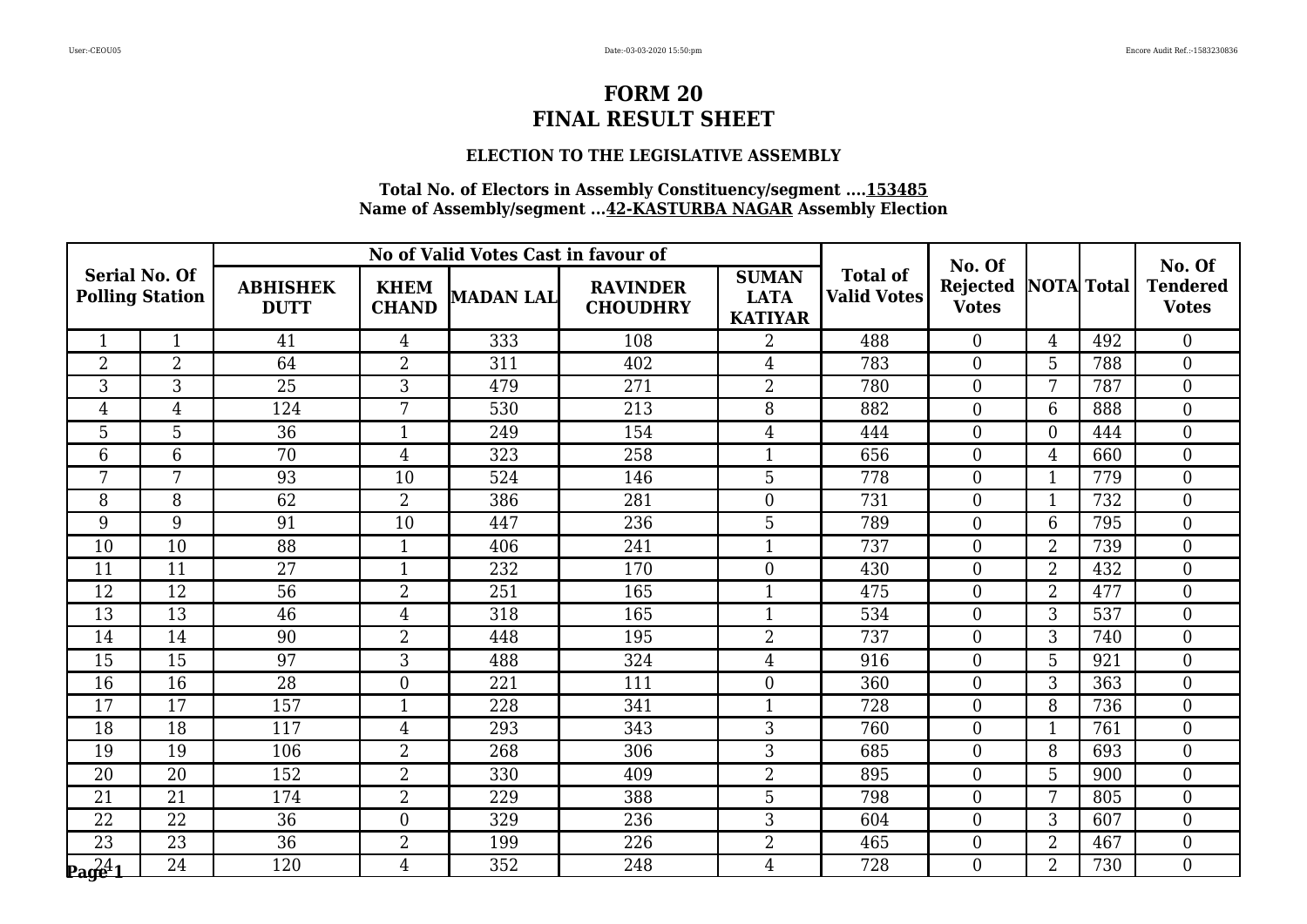### **ELECTION TO THE LEGISLATIVE ASSEMBLY**

| <b>Serial No. Of</b><br><b>Polling Station</b> |                 |                                | No of Valid Votes Cast in favour of |                  | No. Of                             |                                               |                                       | No. Of                   |                   |      |                                 |
|------------------------------------------------|-----------------|--------------------------------|-------------------------------------|------------------|------------------------------------|-----------------------------------------------|---------------------------------------|--------------------------|-------------------|------|---------------------------------|
|                                                |                 | <b>ABHISHEK</b><br><b>DUTT</b> | <b>KHEM</b><br><b>CHAND</b>         | <b>MADAN LAL</b> | <b>RAVINDER</b><br><b>CHOUDHRY</b> | <b>SUMAN</b><br><b>LATA</b><br><b>KATIYAR</b> | <b>Total of</b><br><b>Valid Votes</b> | Rejected<br><b>Votes</b> | <b>NOTA</b> Total |      | <b>Tendered</b><br><b>Votes</b> |
| 25                                             | 25              | 39                             | $\overline{0}$                      | 324              | 258                                | $\overline{0}$                                | 621                                   | $\overline{0}$           | $\overline{2}$    | 623  | $\overline{0}$                  |
| 26                                             | 26              | 46                             | $\mathbf{1}$                        | 244              | 216                                | $\overline{0}$                                | 507                                   | $\overline{0}$           | $\overline{2}$    | 509  | $\overline{0}$                  |
| 27                                             | 27              | 54                             | $\overline{4}$                      | 315              | 228                                | $\overline{3}$                                | 604                                   | $\overline{0}$           | 3                 | 607  | $\overline{0}$                  |
| 28                                             | 28              | 94                             | $\overline{4}$                      | 403              | 302                                | $\overline{4}$                                | 807                                   | $\overline{0}$           | 7                 | 814  | $\overline{0}$                  |
| 29                                             | 29              | 98                             | $\overline{2}$                      | 316              | 316                                | $\mathbf 1$                                   | 733                                   | $\overline{0}$           | -1                | 734  | $\overline{0}$                  |
| 30                                             | 30              | 148                            | $\mathbf{1}$                        | 248              | 279                                | $\mathbf{0}$                                  | 676                                   | $\overline{0}$           | 9                 | 685  | $\overline{0}$                  |
| 31                                             | 31              | 152                            | $\overline{2}$                      | 225              | 226                                | $\mathbf{1}$                                  | 606                                   | $\overline{0}$           | 8                 | 614  | $\overline{0}$                  |
| 32                                             | 32              | 85                             | $\boldsymbol{0}$                    | 187              | 296                                | $\mathbf{1}$                                  | 569                                   | $\overline{0}$           |                   | 570  | $\overline{0}$                  |
| $\overline{33}$                                | $\overline{33}$ | 155                            | $\overline{5}$                      | 227              | 205                                | $\mathbf{1}$                                  | 593                                   | $\overline{0}$           | 6                 | 599  | $\boldsymbol{0}$                |
| 34                                             | 34              | 106                            | $\boldsymbol{0}$                    | 156              | 195                                | $\mathbf{1}$                                  | 458                                   | $\overline{0}$           | 6                 | 464  | $\boldsymbol{0}$                |
| 35                                             | 35              | 136                            | $\boldsymbol{0}$                    | 220              | 281                                | $\overline{0}$                                | 637                                   | $\overline{0}$           | 6                 | 643  | $\overline{0}$                  |
| 36                                             | 36              | 117                            | $\boldsymbol{0}$                    | 138              | 268                                | $\mathbf{1}$                                  | 524                                   | $\overline{0}$           | 6                 | 530  | $\mathbf{0}$                    |
| 37                                             | 37              | 124                            | $\overline{0}$                      | 155              | 134                                | $\overline{2}$                                | 415                                   | $\overline{0}$           | $\overline{2}$    | 417  | $\overline{0}$                  |
| 38                                             | 38              | 154                            | $\mathbf{1}$                        | 197              | 219                                | 3                                             | 574                                   | $\overline{0}$           | 3                 | 577  | $\overline{0}$                  |
| 39                                             | 39              | 168                            | $\boldsymbol{0}$                    | 201              | 233                                | 3                                             | 605                                   | $\overline{0}$           | 6                 | 611  | $\boldsymbol{0}$                |
| 40                                             | 40              | 162                            | $\overline{4}$                      | 261              | 224                                | $\overline{2}$                                | 653                                   | $\overline{0}$           | 3                 | 656  | $\boldsymbol{0}$                |
| 41                                             | 41              | 185                            | $\overline{2}$                      | 412              | 263                                | 5                                             | 867                                   | $\overline{0}$           | $\mathbf 1$       | 868  | $\overline{0}$                  |
| 42                                             | $\overline{42}$ | 93                             | 5                                   | 200              | 439                                | $\overline{2}$                                | 739                                   | $\overline{0}$           | 5                 | 744  | $\boldsymbol{0}$                |
| 43                                             | 43              | 193                            | $\overline{4}$                      | 398              | 248                                | $\overline{2}$                                | 845                                   | $\overline{0}$           | $\overline{2}$    | 847  | $\overline{0}$                  |
| 44                                             | 44              | 148                            | $\overline{4}$                      | 387              | 334                                | $\mathbf{1}$                                  | 874                                   | $\overline{0}$           | $\mathbf 1$       | 875  | $\overline{0}$                  |
| 45                                             | 45              | 92                             | $\overline{2}$                      | 165              | 377                                | $\mathbf{1}$                                  | 637                                   | $\overline{0}$           | 3                 | 640  | $\boldsymbol{0}$                |
| 46                                             | 46              | 144                            | 5                                   | 443              | 225                                | $\overline{4}$                                | 821                                   | $\overline{0}$           | 3                 | 824  | $\overline{0}$                  |
| 47                                             | 47              | 230                            | $\overline{4}$                      | 385              | 334                                | 3                                             | 956                                   | $\overline{0}$           | $\overline{4}$    | 960  | $\overline{0}$                  |
| $\mathbf{p_{ag6}^{48}2}$                       | 48              | 242                            | 3                                   | 556              | 256                                | 5                                             | 1062                                  | $\overline{0}$           | $\overline{2}$    | 1064 | $\overline{0}$                  |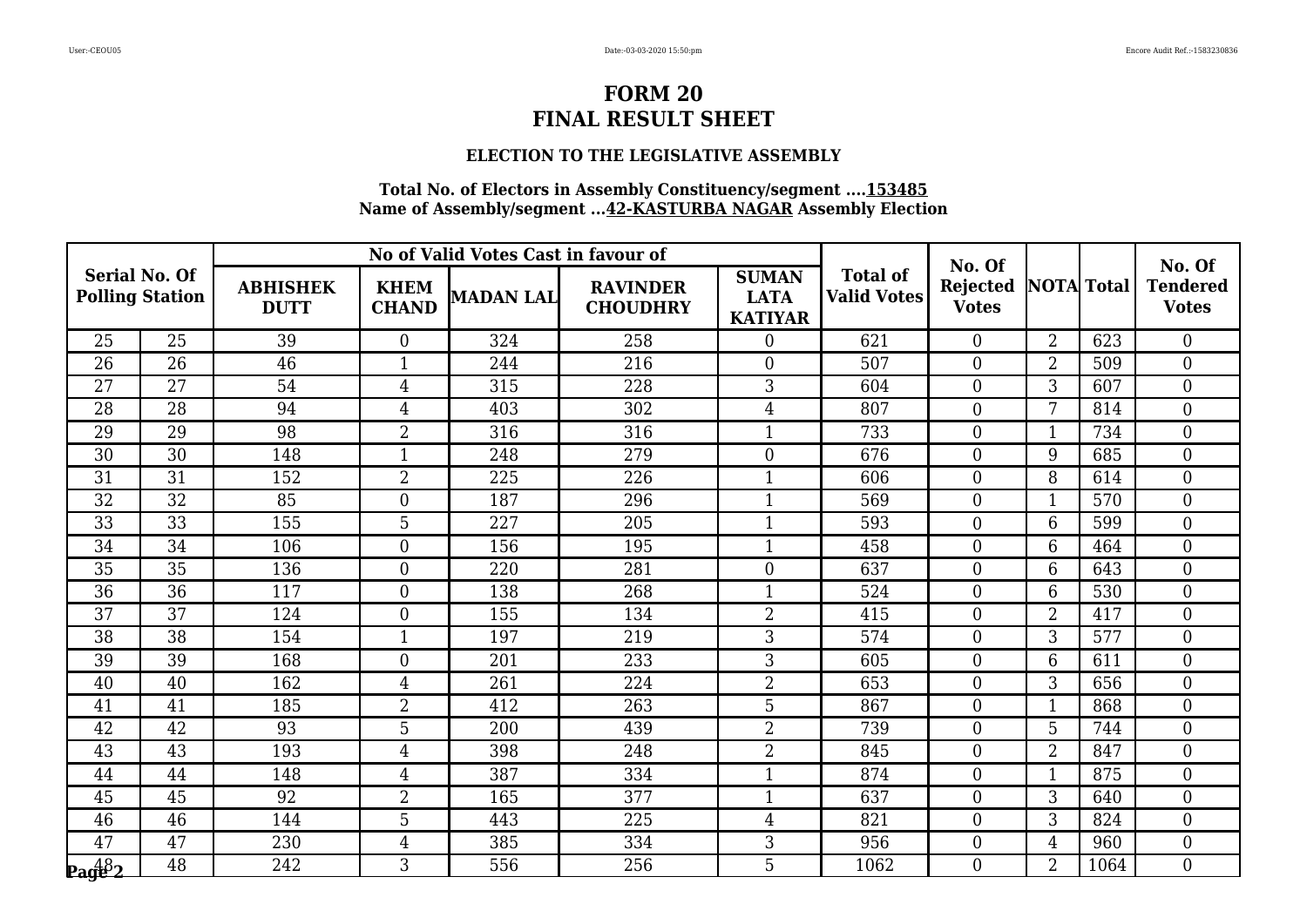### **ELECTION TO THE LEGISLATIVE ASSEMBLY**

| <b>Serial No. Of</b><br><b>Polling Station</b>        |                 |                                | No of Valid Votes Cast in favour of |                  | No. Of                             |                                               |                                       | No. Of                   |                   |     |                                 |
|-------------------------------------------------------|-----------------|--------------------------------|-------------------------------------|------------------|------------------------------------|-----------------------------------------------|---------------------------------------|--------------------------|-------------------|-----|---------------------------------|
|                                                       |                 | <b>ABHISHEK</b><br><b>DUTT</b> | <b>KHEM</b><br><b>CHAND</b>         | <b>MADAN LAL</b> | <b>RAVINDER</b><br><b>CHOUDHRY</b> | <b>SUMAN</b><br><b>LATA</b><br><b>KATIYAR</b> | <b>Total of</b><br><b>Valid Votes</b> | Rejected<br><b>Votes</b> | <b>NOTA</b> Total |     | <b>Tendered</b><br><b>Votes</b> |
| 49                                                    | 49              | 191                            | $\overline{2}$                      | 461              | 236                                | 1                                             | 891                                   | $\overline{0}$           | $\overline{4}$    | 895 | $\overline{0}$                  |
| 50                                                    | 50              | 264                            | 3                                   | 434              | 226                                | 3                                             | 930                                   | $\overline{0}$           | 5                 | 935 | $\overline{0}$                  |
| 51                                                    | 51              | 123                            | $\boldsymbol{0}$                    | 294              | 207                                | $\overline{0}$                                | 624                                   | $\overline{0}$           | $\mathbf{1}$      | 625 | $\overline{0}$                  |
| 52                                                    | $\overline{52}$ | 171                            | $\overline{2}$                      | 386              | 312                                | $\overline{2}$                                | 873                                   | $\overline{0}$           | 7                 | 880 | $\overline{0}$                  |
| 53                                                    | 53              | 230                            | $\overline{2}$                      | 315              | 315                                | $\overline{2}$                                | 864                                   | $\overline{0}$           | $\overline{2}$    | 866 | $\overline{0}$                  |
| 54                                                    | 54              | 159                            | $\boldsymbol{0}$                    | 238              | 217                                | 3                                             | 617                                   | $\overline{0}$           | $\overline{4}$    | 621 | $\overline{0}$                  |
| 55                                                    | 55              | 123                            | $\mathbf{1}$                        | 363              | 269                                | $\boldsymbol{0}$                              | 756                                   | $\overline{0}$           | $\overline{2}$    | 758 | $\boldsymbol{0}$                |
| 56                                                    | 56              | 46                             | $\mathbf{1}$                        | 154              | 223                                | $\overline{2}$                                | 426                                   | $\overline{0}$           | $\theta$          | 426 | $\overline{0}$                  |
| 57                                                    | $\overline{57}$ | $\overline{79}$                | $\overline{3}$                      | 430              | 141                                | 9                                             | 662                                   | $\overline{0}$           | $\overline{2}$    | 664 | $\boldsymbol{0}$                |
| 58                                                    | 58              | 118                            | 3                                   | 258              | 128                                | $\overline{2}$                                | 509                                   | $\overline{0}$           | $\overline{2}$    | 511 | $\boldsymbol{0}$                |
| 59                                                    | 59              | 175                            | $\mathbf{1}$                        | 195              | 191                                | $\overline{2}$                                | 564                                   | $\overline{0}$           | $\overline{2}$    | 566 | $\overline{0}$                  |
| 60                                                    | 60              | 156                            | $\overline{2}$                      | 317              | 303                                | $\overline{4}$                                | 782                                   | $\overline{0}$           | $\overline{4}$    | 786 | $\mathbf{0}$                    |
| 61                                                    | 61              | 99                             | $\overline{0}$                      | 310              | 387                                | $\overline{2}$                                | 798                                   | $\overline{0}$           | 7                 | 805 | $\overline{0}$                  |
| 62                                                    | 62              | 216                            | $\overline{0}$                      | 267              | 262                                | $\overline{2}$                                | 747                                   | $\overline{0}$           | 3                 | 750 | $\overline{0}$                  |
| 63                                                    | $\overline{63}$ | 45                             | $\overline{2}$                      | 261              | 165                                | $\mathbf{1}$                                  | 474                                   | $\overline{0}$           | $\overline{0}$    | 474 | $\boldsymbol{0}$                |
| 64                                                    | 64              | 34                             | $\overline{2}$                      | 198              | 119                                | $\overline{2}$                                | 355                                   | $\overline{0}$           | $\overline{0}$    | 355 | $\boldsymbol{0}$                |
| 65                                                    | 65              | 44                             | $\boldsymbol{0}$                    | 251              | 168                                | $\mathbf{1}$                                  | 464                                   | $\overline{0}$           | $\overline{0}$    | 464 | $\overline{0}$                  |
| 66                                                    | 66              | 73                             | $\overline{2}$                      | 165              | 107                                | $\overline{2}$                                | 349                                   | $\overline{0}$           | $\overline{0}$    | 349 | $\boldsymbol{0}$                |
| 67                                                    | 67              | $\overline{47}$                | $\mathbf{1}$                        | 228              | 109                                | $\overline{2}$                                | 387                                   | $\overline{0}$           | $\overline{2}$    | 389 | $\overline{0}$                  |
| 68                                                    | 68              | 169                            | $\mathbf{1}$                        | 224              | 210                                | $\mathbf{1}$                                  | 605                                   | $\overline{0}$           | 5                 | 610 | $\overline{0}$                  |
| 69                                                    | 69              | 180                            | $\boldsymbol{0}$                    | 267              | 214                                | $\mathbf{1}$                                  | 662                                   | $\overline{0}$           | 5                 | 667 | $\boldsymbol{0}$                |
| 70                                                    | 70              | 175                            | $\overline{0}$                      | 176              | 208                                | $\overline{0}$                                | 559                                   | $\overline{0}$           | 7                 | 566 | $\overline{0}$                  |
| 71                                                    | 71              | 109                            | $\boldsymbol{0}$                    | 146              | 162                                | $\overline{2}$                                | 419                                   | $\overline{0}$           | 3                 | 422 | $\overline{0}$                  |
| $\mathbf{p}_{\mathbf{a}}$ $\mathbf{q}^2$ $\mathbf{3}$ | 72              | 143                            | $\overline{2}$                      | 152              | 178                                | $\mathbf{0}$                                  | 475                                   | $\overline{0}$           | 7                 | 482 | $\overline{0}$                  |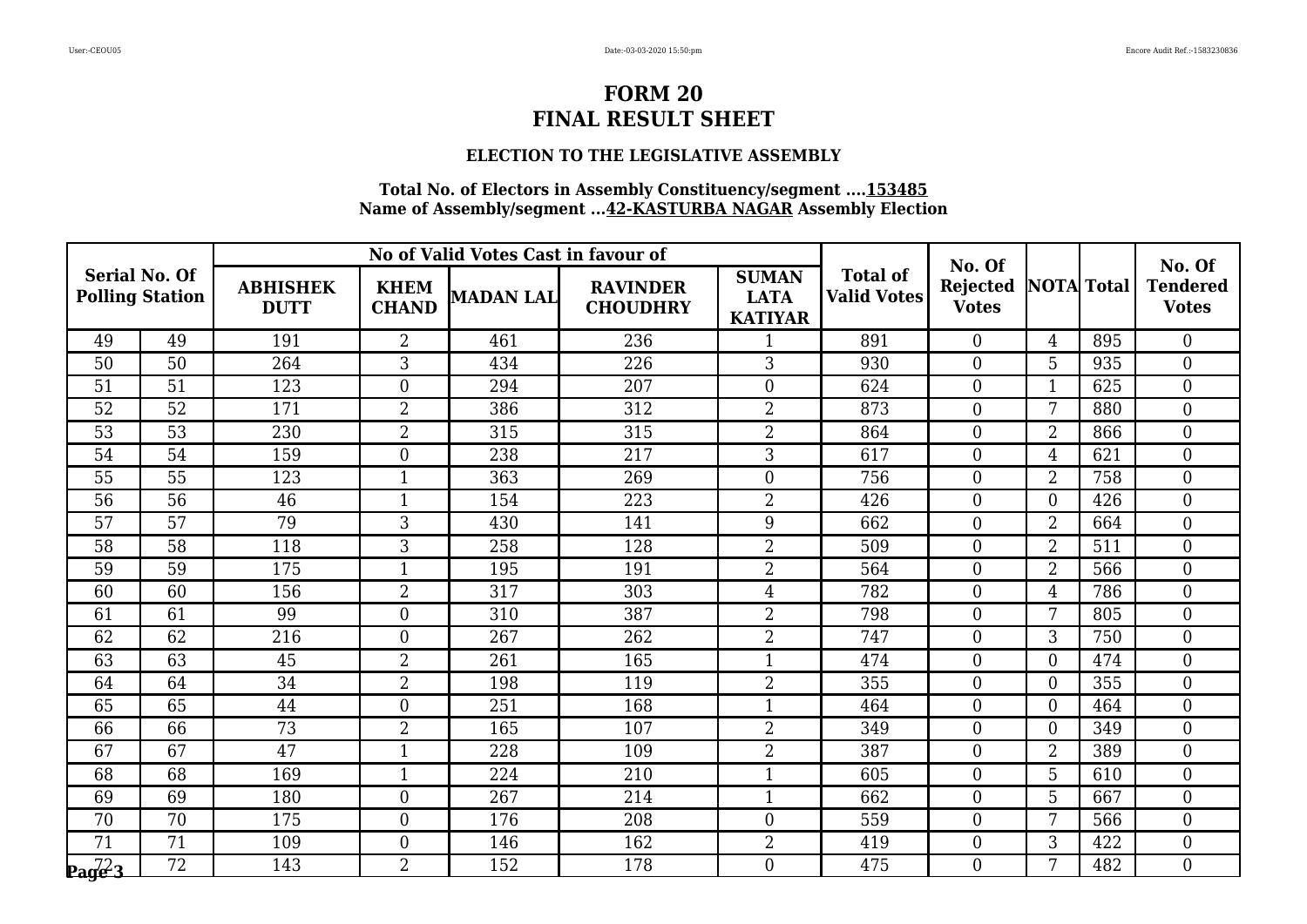### **ELECTION TO THE LEGISLATIVE ASSEMBLY**

| <b>Serial No. Of</b><br><b>Polling Station</b> |    |                                | No of Valid Votes Cast in favour of |           | No. Of                             |                                               |                                       | No. Of                   |                   |     |                                 |
|------------------------------------------------|----|--------------------------------|-------------------------------------|-----------|------------------------------------|-----------------------------------------------|---------------------------------------|--------------------------|-------------------|-----|---------------------------------|
|                                                |    | <b>ABHISHEK</b><br><b>DUTT</b> | <b>KHEM</b><br><b>CHAND</b>         | MADAN LAL | <b>RAVINDER</b><br><b>CHOUDHRY</b> | <b>SUMAN</b><br><b>LATA</b><br><b>KATIYAR</b> | <b>Total of</b><br><b>Valid Votes</b> | Rejected<br><b>Votes</b> | <b>NOTA</b> Total |     | <b>Tendered</b><br><b>Votes</b> |
| 73                                             | 73 | 120                            | $\boldsymbol{0}$                    | 185       | 156                                | $\overline{2}$                                | 463                                   | $\overline{0}$           | $\mathbf{1}$      | 464 | $\overline{0}$                  |
| 74                                             | 74 | 94                             |                                     | 188       | 151                                | 3                                             | 437                                   | $\overline{0}$           | $\overline{2}$    | 439 | $\overline{0}$                  |
| 75                                             | 75 | 117                            | $\mathbf{1}$                        | 166       | 158                                | $\mathbf{0}$                                  | 442                                   | $\overline{0}$           | $\overline{4}$    | 446 | $\boldsymbol{0}$                |
| 76                                             | 76 | 147                            | $\mathbf{1}$                        | 126       | 145                                | $\overline{0}$                                | 419                                   | $\overline{0}$           | $\overline{2}$    | 421 | $\overline{0}$                  |
| 77                                             | 77 | 131                            | $\mathbf{1}$                        | 149       | 143                                | 1                                             | 425                                   | $\overline{0}$           | $\overline{0}$    | 425 | $\overline{0}$                  |
| 78                                             | 78 | 112                            | $\overline{2}$                      | 112       | 126                                | $\mathbf{1}$                                  | 353                                   | $\overline{0}$           | $6\phantom{1}6$   | 359 | $\boldsymbol{0}$                |
| 79                                             | 79 | 185                            | $\overline{2}$                      | 287       | 270                                | $\mathbf{1}$                                  | 745                                   | $\overline{0}$           | $\mathbf{1}$      | 746 | $\overline{0}$                  |
| 80                                             | 80 | 208                            | 5                                   | 271       | 391                                | 3                                             | 878                                   | $\overline{0}$           | 3                 | 881 | $\boldsymbol{0}$                |
| 81                                             | 81 | 230                            | $\boldsymbol{0}$                    | 241       | 279                                | $\mathbf{0}$                                  | 750                                   | $\overline{0}$           | $\overline{2}$    | 752 | $\boldsymbol{0}$                |
| 82                                             | 82 | 141                            | $\overline{0}$                      | 256       | 263                                | $\overline{2}$                                | 662                                   | $\overline{0}$           | $\mathbf{1}$      | 663 | $\overline{0}$                  |
| 83                                             | 83 | 131                            | $\mathbf{1}$                        | 238       | 213                                | $\overline{2}$                                | 585                                   | $\overline{0}$           | $\overline{4}$    | 589 | $\boldsymbol{0}$                |
| 84                                             | 84 | 165                            | $\boldsymbol{0}$                    | 165       | 206                                | $\overline{2}$                                | 538                                   | $\overline{0}$           | $\overline{2}$    | 540 | $\boldsymbol{0}$                |
| 85                                             | 85 | 97                             | $\overline{0}$                      | 250       | 210                                | $\mathbf{1}$                                  | 558                                   | $\overline{0}$           | $\mathbf{1}$      | 559 | $\overline{0}$                  |
| 86                                             | 86 | 135                            | $\mathbf{1}$                        | 288       | 209                                | $\overline{2}$                                | 635                                   | $\overline{0}$           | 3                 | 638 | $\overline{0}$                  |
| 87                                             | 87 | 157                            | $\mathbf{0}$                        | 242       | 226                                | $\overline{2}$                                | 627                                   | $\overline{0}$           | 3                 | 630 | $\mathbf{0}$                    |
| 88                                             | 88 | 151                            | $\overline{2}$                      | 270       | 277                                | $\overline{4}$                                | 704                                   | $\overline{0}$           | $\mathbf 1$       | 705 | $\overline{0}$                  |
| 89                                             | 89 | 144                            | $\overline{2}$                      | 231       | 241                                | 3                                             | 621                                   | $\overline{0}$           | 7                 | 628 | $\boldsymbol{0}$                |
| 90                                             | 90 | 171                            | $\boldsymbol{0}$                    | 359       | 249                                | $\mathbf{0}$                                  | 779                                   | $\overline{0}$           | 1                 | 780 | $\boldsymbol{0}$                |
| 91                                             | 91 | 91                             | $\mathbf{1}$                        | 212       | 264                                | 3                                             | 571                                   | $\overline{0}$           | $\overline{4}$    | 575 | $\overline{0}$                  |
| 92                                             | 92 | 124                            | $\mathbf{1}$                        | 288       | 343                                | $\mathbf{1}$                                  | 757                                   | $\overline{0}$           | 5                 | 762 | $\overline{0}$                  |
| 93                                             | 93 | 140                            | $\boldsymbol{0}$                    | 185       | 281                                | $\mathbf{1}$                                  | 607                                   | $\overline{0}$           | 5                 | 612 | $\boldsymbol{0}$                |
| 94                                             | 94 | 104                            | $\overline{2}$                      | 219       | 325                                | 1                                             | 651                                   | $\overline{0}$           | $\overline{4}$    | 655 | $\overline{0}$                  |
| 95                                             | 95 | 113                            | $\boldsymbol{0}$                    | 256       | 295                                | $\overline{2}$                                | 666                                   | $\overline{0}$           | $\overline{4}$    | 670 | $\overline{0}$                  |
| $\mathbf{p_{age}}_{4}$                         | 96 | 98                             | 8                                   | 131       | 86                                 | $\mathbf 1$                                   | 324                                   | $\overline{0}$           | $\overline{2}$    | 326 | $\overline{0}$                  |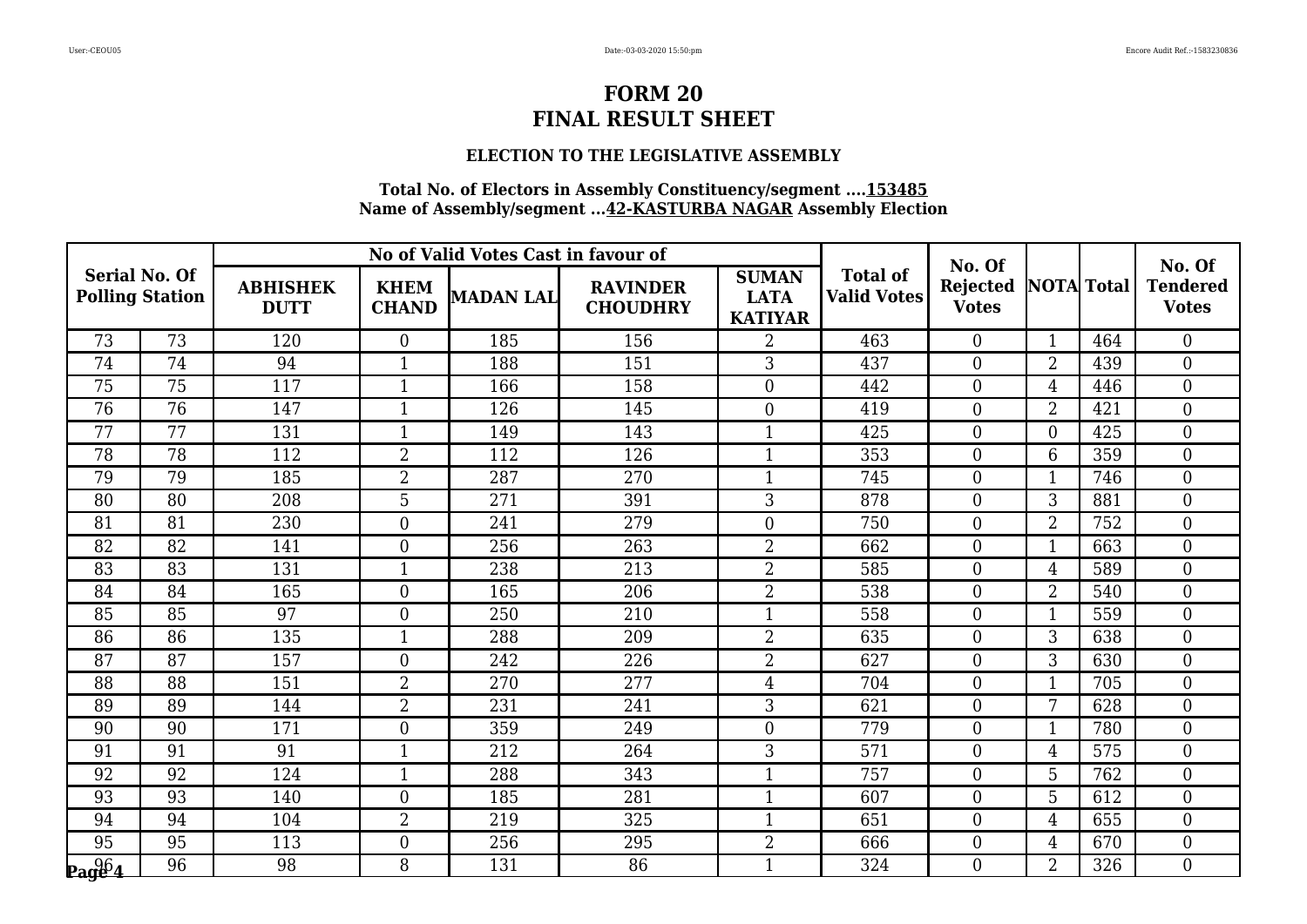### **ELECTION TO THE LEGISLATIVE ASSEMBLY**

| <b>Serial No. Of</b><br><b>Polling Station</b> |     |                                | No of Valid Votes Cast in favour of |           | No. Of                             |                                               |                                       | No. Of                          |                   |     |                                 |
|------------------------------------------------|-----|--------------------------------|-------------------------------------|-----------|------------------------------------|-----------------------------------------------|---------------------------------------|---------------------------------|-------------------|-----|---------------------------------|
|                                                |     | <b>ABHISHEK</b><br><b>DUTT</b> | <b>KHEM</b><br><b>CHAND</b>         | MADAN LAL | <b>RAVINDER</b><br><b>CHOUDHRY</b> | <b>SUMAN</b><br><b>LATA</b><br><b>KATIYAR</b> | <b>Total of</b><br><b>Valid Votes</b> | <b>Rejected</b><br><b>Votes</b> | <b>NOTA</b> Total |     | <b>Tendered</b><br><b>Votes</b> |
| 97                                             | 97  | 370                            | $\overline{4}$                      | 298       | 158                                | 5                                             | 835                                   | $\overline{0}$                  | 6                 | 841 | $\overline{0}$                  |
| 98                                             | 98  | 221                            | $\boldsymbol{0}$                    | 194       | 86                                 | 3                                             | 504                                   | $\overline{0}$                  | 3                 | 507 | $\overline{0}$                  |
| 99                                             | 99  | 156                            | $\overline{2}$                      | 196       | 186                                | $\overline{3}$                                | 543                                   | $\boldsymbol{0}$                | $\overline{2}$    | 545 | $\overline{0}$                  |
| 100                                            | 100 | 75                             | $\boldsymbol{0}$                    | 230       | 159                                | $\mathbf{1}$                                  | 465                                   | $\overline{0}$                  | $\mathbf{1}$      | 466 | $\overline{0}$                  |
| 101                                            | 101 | 174                            | $\overline{4}$                      | 250       | 127                                | $\overline{2}$                                | 557                                   | $\overline{0}$                  | $\overline{2}$    | 559 | $\overline{0}$                  |
| 102                                            | 102 | 106                            | $\mathbf{1}$                        | 255       | 281                                | $\mathbf{1}$                                  | 644                                   | $\boldsymbol{0}$                | 3                 | 647 | $\overline{0}$                  |
| 103                                            | 103 | 92                             | 5                                   | 335       | 211                                | $\overline{2}$                                | 645                                   | $\overline{0}$                  | 8                 | 653 | $\overline{0}$                  |
| 104                                            | 104 | 66                             | $\boldsymbol{0}$                    | 65        | 113                                | $\mathbf{1}$                                  | 245                                   | $\overline{0}$                  | $\theta$          | 245 | $\overline{0}$                  |
| 105                                            | 105 | 155                            | $\overline{2}$                      | 210       | 138                                | $\boldsymbol{0}$                              | 505                                   | $\boldsymbol{0}$                | 3                 | 508 | $\overline{0}$                  |
| 106                                            | 106 | 211                            | $\mathbf{1}$                        | 270       | 159                                | 3                                             | 644                                   | $\overline{0}$                  |                   | 645 | $\overline{0}$                  |
| 107                                            | 107 | 132                            | $\boldsymbol{0}$                    | 276       | 80                                 | $\mathbf{1}$                                  | 489                                   | $\overline{0}$                  | $\overline{2}$    | 491 | $\overline{0}$                  |
| 108                                            | 108 | 234                            | $\overline{2}$                      | 246       | 229                                | $\boldsymbol{0}$                              | 711                                   | $\boldsymbol{0}$                | 3                 | 714 | $\overline{0}$                  |
| 109                                            | 109 | 96                             | $\overline{0}$                      | 149       | 180                                | $\overline{2}$                                | 427                                   | $\overline{0}$                  |                   | 428 | $\overline{0}$                  |
| 110                                            | 110 | 140                            | $\boldsymbol{0}$                    | 159       | 109                                | $\overline{2}$                                | 410                                   | $\overline{0}$                  | 4                 | 414 | $\overline{0}$                  |
| 111                                            | 111 | 133                            | $\overline{4}$                      | 193       | 188                                | $\overline{0}$                                | 518                                   | $\overline{0}$                  | $\overline{2}$    | 520 | $\overline{0}$                  |
| 112                                            | 112 | 121                            | $\overline{4}$                      | 160       | 158                                | $\overline{0}$                                | 443                                   | $\overline{0}$                  | $\overline{2}$    | 445 | $\overline{0}$                  |
| 113                                            | 113 | 148                            | $\overline{4}$                      | 195       | 202                                | $\mathbf{1}$                                  | 550                                   | $\overline{0}$                  | 3                 | 553 | $\overline{0}$                  |
| 114                                            | 114 | 145                            | $\boldsymbol{0}$                    | 171       | 135                                | $\boldsymbol{0}$                              | 451                                   | $\boldsymbol{0}$                | $\overline{2}$    | 453 | $\overline{0}$                  |
| 115                                            | 115 | 101                            | $\mathbf{1}$                        | 144       | 135                                | $\mathbf{1}$                                  | 382                                   | $\overline{0}$                  | 3                 | 385 | $\overline{0}$                  |
| 116                                            | 116 | 283                            | $\overline{4}$                      | 388       | 298                                | $\mathbf{1}$                                  | 974                                   | $\overline{0}$                  | 5                 | 979 | $\boldsymbol{0}$                |
| 117                                            | 117 | 321                            | 3                                   | 344       | 152                                | 3                                             | 823                                   | $\boldsymbol{0}$                |                   | 824 | $\overline{0}$                  |
| 118                                            | 118 | 196                            | $\overline{0}$                      | 99        | 182                                | $\overline{0}$                                | 477                                   | $\overline{0}$                  |                   | 478 | $\overline{0}$                  |
| 119                                            | 119 | 160                            | $\overline{0}$                      | 151       | 215                                | $\overline{1}$                                | 527                                   | $\overline{0}$                  | $\overline{4}$    | 531 | $\overline{0}$                  |
| $\mathbf{p}_\mathbf{a}$ d $\mathbf{q}$ es      | 120 | 178                            | $\overline{2}$                      | 194       | 244                                | 3                                             | 621                                   | $\overline{0}$                  | $\mathfrak{Z}$    | 624 | $\boldsymbol{0}$                |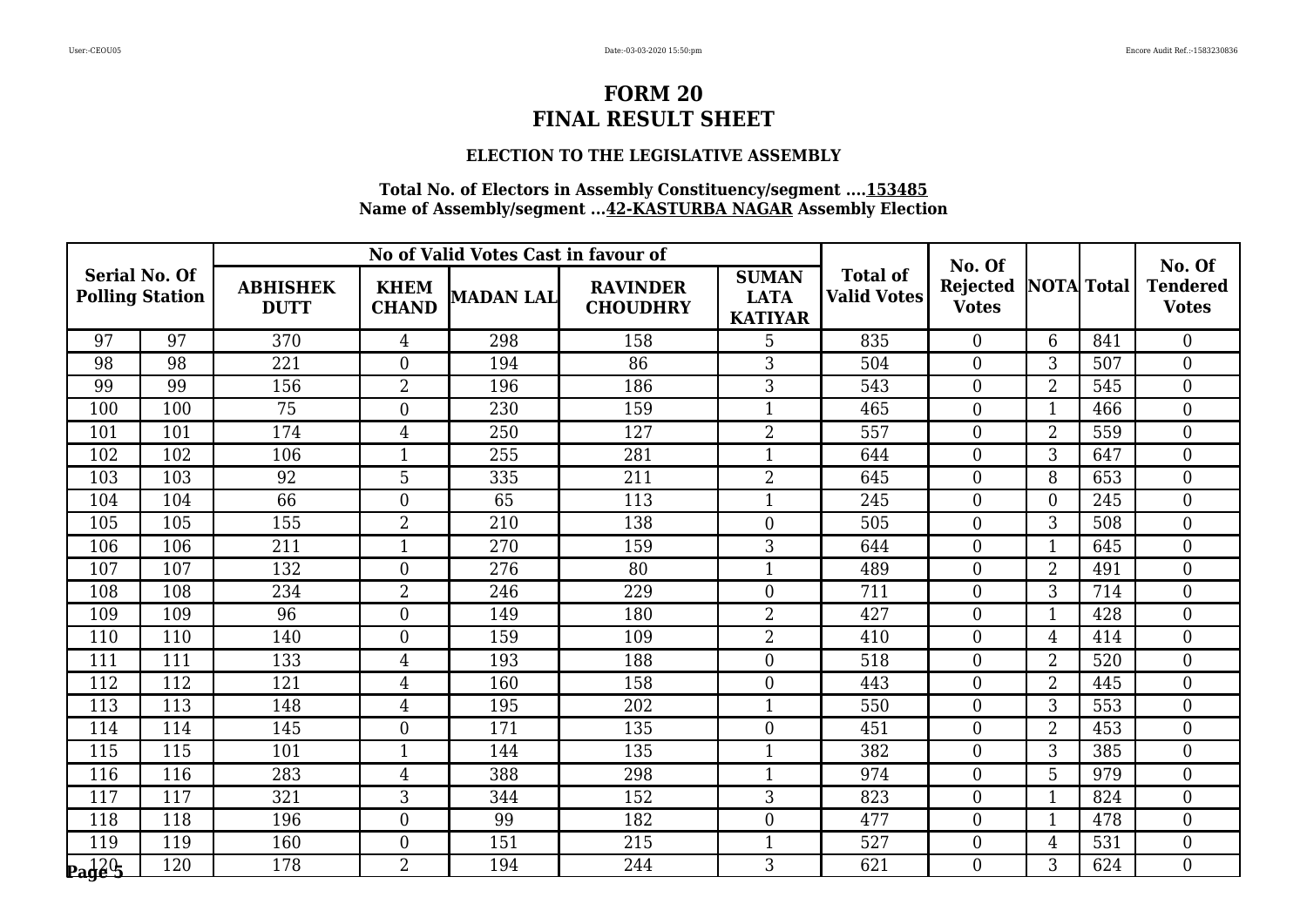### **ELECTION TO THE LEGISLATIVE ASSEMBLY**

| <b>Serial No. Of</b><br><b>Polling Station</b>  |     |                                | No of Valid Votes Cast in favour of |                  | No. Of                             |                                               |                                       | No. Of                          |                   |     |                                 |
|-------------------------------------------------|-----|--------------------------------|-------------------------------------|------------------|------------------------------------|-----------------------------------------------|---------------------------------------|---------------------------------|-------------------|-----|---------------------------------|
|                                                 |     | <b>ABHISHEK</b><br><b>DUTT</b> | <b>KHEM</b><br><b>CHAND</b>         | <b>MADAN LAL</b> | <b>RAVINDER</b><br><b>CHOUDHRY</b> | <b>SUMAN</b><br><b>LATA</b><br><b>KATIYAR</b> | <b>Total of</b><br><b>Valid Votes</b> | <b>Rejected</b><br><b>Votes</b> | <b>NOTA</b> Total |     | <b>Tendered</b><br><b>Votes</b> |
| 121                                             | 121 | 191                            | $\overline{2}$                      | 124              | 206                                | 2                                             | 525                                   | $\overline{0}$                  | $\mathbf{1}$      | 526 | $\boldsymbol{0}$                |
| 122                                             | 122 | 162                            |                                     | 170              | 242                                |                                               | 576                                   | $\overline{0}$                  | 1                 | 577 | $\overline{0}$                  |
| 123                                             | 123 | 70                             | $\overline{0}$                      | 159              | 155                                | $\overline{4}$                                | 388                                   | $\overline{0}$                  | $\overline{2}$    | 390 | $\overline{0}$                  |
| 124                                             | 124 | 193                            | $\overline{0}$                      | 119              | 205                                | $\overline{2}$                                | 519                                   | $\overline{0}$                  | 2                 | 521 | $\boldsymbol{0}$                |
| 125                                             | 125 | 137                            | $\mathbf{1}$                        | 155              | 231                                | $\overline{2}$                                | 526                                   | $\overline{0}$                  | $\overline{4}$    | 530 | $\overline{0}$                  |
| 126                                             | 126 | 178                            | $\mathbf{1}$                        | 175              | 285                                | $\mathbf{1}$                                  | 640                                   | $\overline{0}$                  | 3                 | 643 | $\boldsymbol{0}$                |
| 127                                             | 127 | 174                            | $\overline{0}$                      | 160              | 286                                | $\theta$                                      | 620                                   | $\overline{0}$                  | 5                 | 625 | $\overline{0}$                  |
| 128                                             | 128 | 162                            | $\boldsymbol{0}$                    | 198              | 204                                | $\overline{4}$                                | 568                                   | $\overline{0}$                  | $\overline{4}$    | 572 | $\boldsymbol{0}$                |
| 129                                             | 129 | 210                            | 3                                   | 133              | 232                                | 3                                             | 581                                   | $\boldsymbol{0}$                | $\mathbf{1}$      | 582 | $\boldsymbol{0}$                |
| 130                                             | 130 | 180                            | $\overline{4}$                      | 147              | 216                                | $\overline{2}$                                | 549                                   | $\Omega$                        | $\mathbf{1}$      | 550 | $\overline{0}$                  |
| 131                                             | 131 | 174                            | 1                                   | 267              | 232                                | $\overline{2}$                                | 676                                   | $\overline{0}$                  | $\overline{4}$    | 680 | $\boldsymbol{0}$                |
| 132                                             | 132 | 138                            | $\overline{4}$                      | 168              | 182                                | $\mathbf{0}$                                  | 492                                   | $\boldsymbol{0}$                | $\overline{0}$    | 492 | $\boldsymbol{0}$                |
| 133                                             | 133 | 177                            | $\overline{2}$                      | 185              | 288                                | $\overline{2}$                                | 654                                   | $\overline{0}$                  | 3                 | 657 | $\overline{0}$                  |
| 134                                             | 134 | 173                            | 7                                   | 188              | 278                                | $\boldsymbol{0}$                              | 646                                   | $\overline{0}$                  | 7                 | 653 | $\boldsymbol{0}$                |
| 135                                             | 135 | 234                            | $\overline{1}$                      | 184              | 287                                | $\theta$                                      | 706                                   | $\overline{0}$                  | 3                 | 709 | $\overline{0}$                  |
| 136                                             | 136 | 165                            | $\overline{2}$                      | 163              | 275                                | $\theta$                                      | 605                                   | $\Omega$                        | 3                 | 608 | $\overline{0}$                  |
| 137                                             | 137 | 98                             | $\overline{2}$                      | 231              | 123                                | 3                                             | 457                                   | $\overline{0}$                  | $\overline{4}$    | 461 | $\boldsymbol{0}$                |
| 138                                             | 138 | 137                            | $\overline{2}$                      | 280              | 372                                | 3                                             | 794                                   | $\overline{0}$                  | $\overline{2}$    | 796 | $\boldsymbol{0}$                |
| 139                                             | 139 | 35                             | $\overline{0}$                      | 132              | 135                                | $\mathbf{1}$                                  | 303                                   | $\overline{0}$                  | 3                 | 306 | $\overline{0}$                  |
| 140                                             | 140 | 29                             | $\overline{0}$                      | 160              | 156                                | $\overline{2}$                                | 347                                   | $\overline{0}$                  | $\overline{0}$    | 347 | $\boldsymbol{0}$                |
| 141                                             | 141 | 183                            | 7                                   | 174              | 254                                | $\overline{2}$                                | 620                                   | $\overline{0}$                  | 3                 | 623 | $\boldsymbol{0}$                |
| 142                                             | 142 | 107                            | 5                                   | 319              | 390                                | $\overline{4}$                                | 825                                   | $\overline{0}$                  | $\overline{4}$    | 829 | $\boldsymbol{0}$                |
| 143                                             | 143 | 48                             | $\overline{0}$                      | 89               | 182                                | $\overline{0}$                                | 319                                   | $\overline{0}$                  | 1                 | 320 | $\boldsymbol{0}$                |
| $\mathbf{p}_\mathbf{a}\_\mathbf{d}\_\mathbf{b}$ | 144 | 204                            | $\overline{2}$                      | 224              | 347                                | $\overline{4}$                                | 781                                   | $\overline{0}$                  | 5                 | 786 | $\boldsymbol{0}$                |